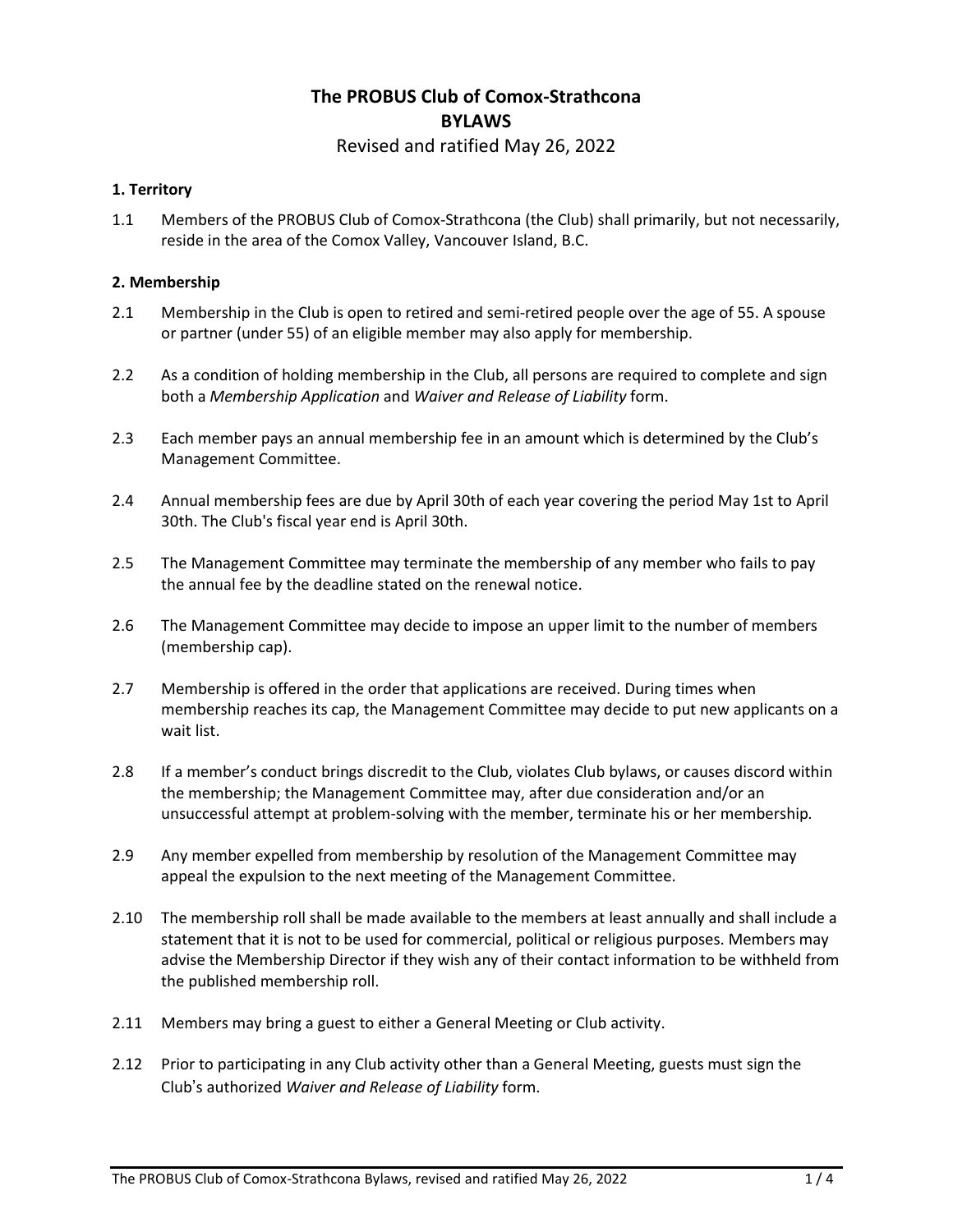## **3. Management**

- 3.1 The Club's Management Committee consists of a minimum of seven and maximum of 13 members duly elected by majority at an Annual General Meeting (AGM), including President, Vice-President, Past President, Secretary, Treasurer, Membership Coordinator and other such persons as the Club deems necessary.
- 3.2 Members of the Management Committee may fill any role determined by the Management Committee to be important for the Club to fulfil its purpose.
- 3.3 The roles and responsibilities of members of the Management Committee are outlined in written format for the benefit of successive Management Committee members, are update annually and are provided to new Management Committee members when they are elected.
- 3.4 Quorum for the Management Committee is the 50% plus one of Management Committee members.
- 3.5 Decisions of the Management Committee shall be decided by a majority vote of the Management Committee members present at the meeting.
- 3.6 A general member of the Club may request a hearing at a meeting of the Management Committee by notifying the President in writing, and by stating the reason for the hearing. The President shall refer this request to the next Management Committee meeting.
- 3.7 The Management Committee must maintain insurance policies covering both comprehensive general liability and liability insurance of a minimum of one million dollars for members of the Management Committee, either directly or via PROBUS Centre-Canada.
- 3.8 Any two members of the Management Committee may call a meeting of the Management Committee by giving the other members of the Management Committee seven days' notice of the meeting and specifying the reason for calling the meeting.
- 3.9 A general member of the Club may attend a Management Committee meeting as an observer by notifying the President in advance.

#### **4. Election of the Management Committee**

- 4.1 A Nominating Committee consisting of the President, Vice-President, and Past President or their delegates presents a slate of consenting candidates for the Management Committee to the Club membership at the AGM. The slate of consenting candidates shall be announced at the General Meeting four weeks before the AGM or by digital means if there is no General Meeting at that time.
- 4.2 Any Club member may nominate another Club member for a position on the Management Committee by:
	- submitting the nomination of the consenting Club member to the Nominating Committee at least four weeks prior to the AGM; or
	- nomination from the floor at the AGM.
- 4.3 Voting shall be by a show of hands. However, in the event of more than one candidate for a position, a secret ballot will be used.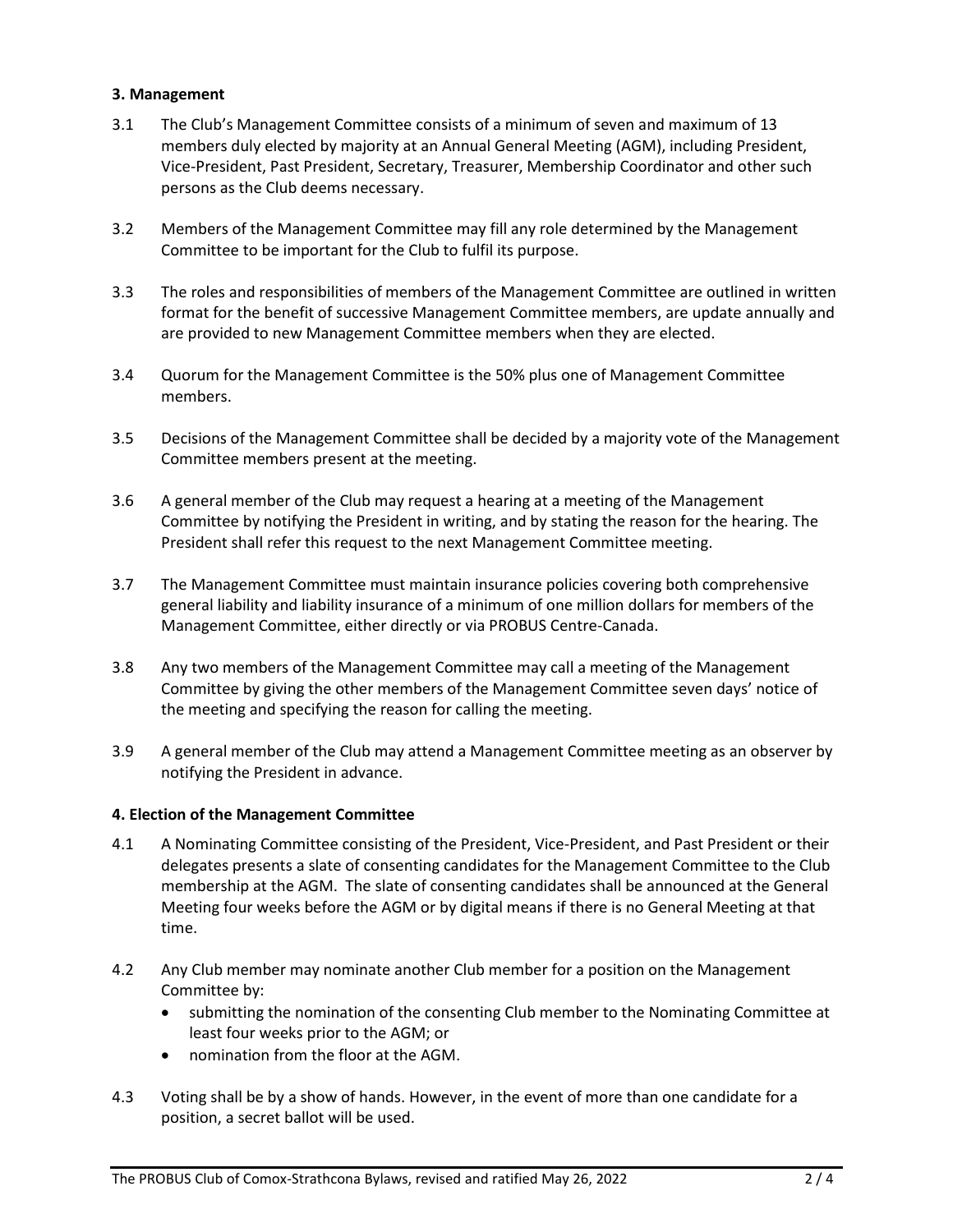- 4.4 The term of members of the Management Committee is one year and terminates at the end of each AGM.
- 4.5 Members of Management Committee may be re-elected, and may serve on the Management Committee in the same position for a maximum of three consecutive years, except as provided in Bylaw 4.6.
- 4.6 Should the Management Committee determine that a need for continuity of the Committee exists, it may decide that a member of the Management Committee may serve a fourth consecutive year in the same position.

## **5. General Meetings**

- 5.1 General Meetings of the Club shall be held monthly, except in December, July, and August. This meeting date may be changed at the discretion of the Management Committee.
- 5.2 A Special General Meeting (SGM) may be held with not less than 14 days' notice, with notice given by electronic or other means.
- 5.3 The Annual General Meeting (AGM) shall be held on the regular General Meeting day of May.
- 5.4 The quorum at all General Meetings shall be 25% of the membership.
- 5.5 Any notice of motion for an AGM or an SGM shall be submitted in writing to the Secretary and read at the General Meeting one month prior to the AGM. For the information of members not in attendance at this General Meeting, one prior notice by newsletter or email shall be sufficient.
- 5.6 Only members may vote.
- 5.7 At an AGM or SGM, voting shall be done by way of a show of hands. Contested elections shall be by secret ballot.
- 5.8 Decisions shall be by a majority of those present except for the addition, amendment, or deletion of bylaws, which requires two-thirds majority.
- 5.9 The AGM agenda will ensure that the Club acts in accordance with finance and election guidelines set by the PROBUS Canada Constitution, and will demonstrate that club actions follow the goals established by PROBUS Canada.

#### **6. Financial**

- 6.1 The Treasurer shall receive, record, and deposit all funds of the Club in a financial institution approved by the Management Committee.
- 6.2 The signing officers shall be any two of the Treasurer, President, Vice-President or Secretary.
- 6.3 All Club activities, administrative expenditures, and projected income are to be budgeted on an annualized, break-even basis.
- 6.4 The signing officers of the Club shall not expend funds in excess of \$500 for a single nonbudgeted activity, event, or project without the authorization of the Management Committee.